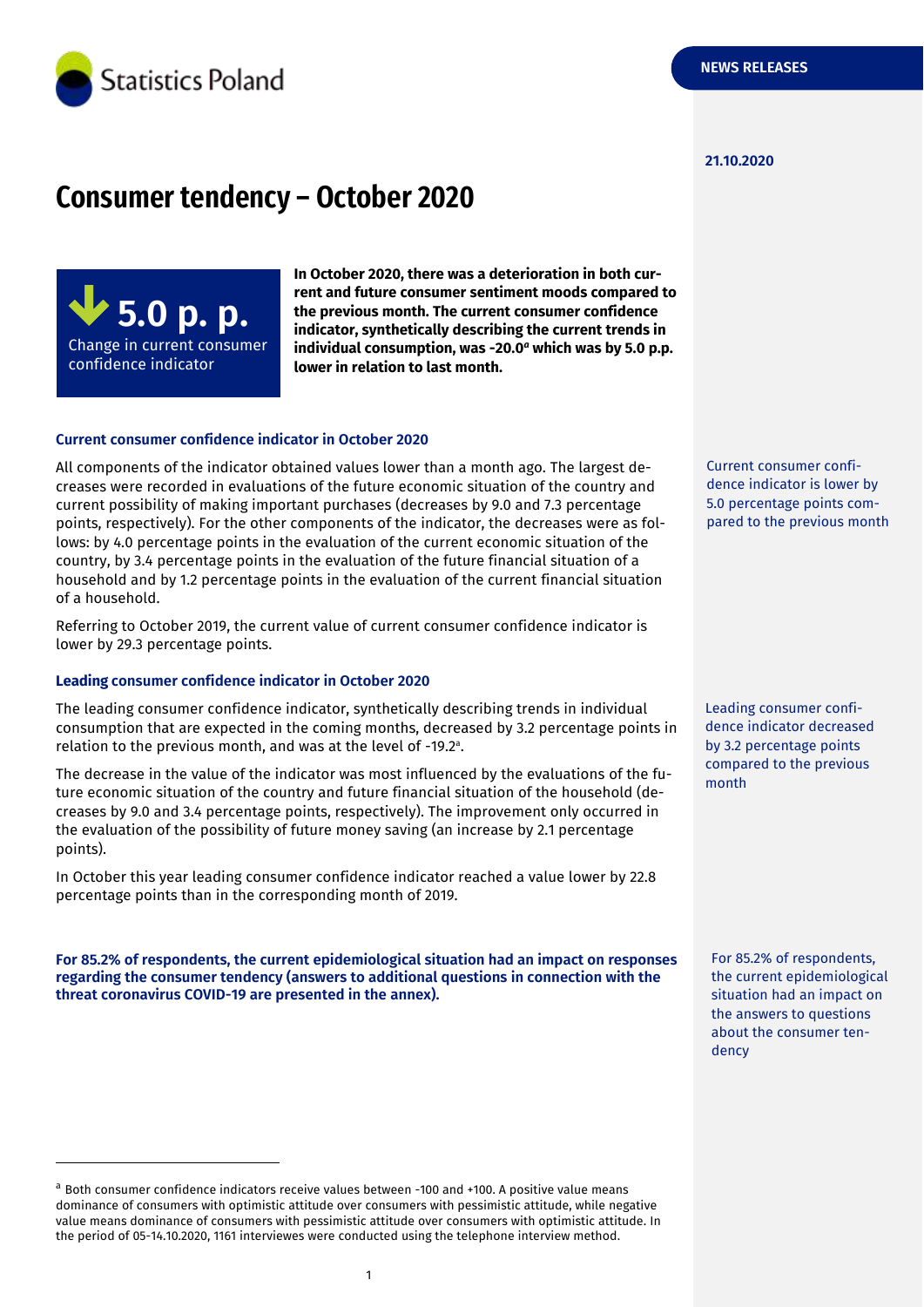#### **Table 1. Current consumer confidence indicator**

| Survey period                              |              | Changes in the house-<br>hold's financial condition: |                               | Changes in general eco-<br>nomic situation of the<br>country: |                               | Current ma-        | Current con-                         |  |
|--------------------------------------------|--------------|------------------------------------------------------|-------------------------------|---------------------------------------------------------------|-------------------------------|--------------------|--------------------------------------|--|
| Year Quarter<br>Month                      |              | over the<br>last 12<br>months                        | over the<br>next 12<br>months | over the<br>last 12<br>months                                 | over the<br>next 12<br>months | jor purcha-<br>ses | sumer confi-<br>dence indica-<br>tor |  |
|                                            |              | а                                                    | b                             | C                                                             | d                             | e                  |                                      |  |
| balance of evaluations in percent<br>Years |              |                                                      |                               |                                                               |                               |                    |                                      |  |
| 2007                                       |              | $-10.9$                                              | $-1.9$                        | $-17.7$                                                       | $-6.6$                        | 1.3                | $-7.1$                               |  |
| 2008                                       |              | $-10.6$                                              | $-4.5$                        | $-16.6$                                                       | $-9.7$                        | 1.2                | $-8.0$                               |  |
| 2009                                       |              | $-18.1$                                              | $-11.1$                       | $-40.0$                                                       | $-26.5$                       | $-16.1$            | $-22.3$                              |  |
| 2010                                       |              | $-17.2$                                              | $-8.2$                        | $-31.2$                                                       | $-18.9$                       | $-9.2$             | $-16.9$                              |  |
| 2011                                       |              | $-22.4$                                              | $-14.6$                       | $-41.5$                                                       | $-30.8$                       | $-15.9$            | $-25.0$                              |  |
| 2012                                       |              | $-25.4$                                              | $-18.5$                       | $-46.5$                                                       | $-38.0$                       | $-19.3$            | $-29.5$                              |  |
| 2013                                       |              | $-21.9$                                              | $-13.6$                       | $-45.2$                                                       | $-31.2$                       | $-21.6$            | $-26.7$                              |  |
| 2014                                       |              | $-15.7$                                              | $-7.3$                        | $-29.9$                                                       | $-18.4$                       | $-13.7$            | $-17.0$                              |  |
| 2015                                       |              | $-10.7$                                              | $-2.8$                        | $-21.5$                                                       | $-11.4$                       | $-8.2$             | $-10.9$                              |  |
| 2016                                       |              | $-3.9$                                               | 0.9                           | $-11.0$                                                       | $-9.4$                        | $-2.5$             | $-5.2$                               |  |
| 2017                                       |              | 0.1                                                  | 2.8                           | 1.8                                                           | $-1.8$                        | 9.2                | 2.4                                  |  |
| 2018                                       |              | 0.6                                                  | 3.6                           | 8.7                                                           | 2.8                           | 12.8               | 5.7                                  |  |
| 2019                                       |              | 4.8                                                  | 6.3                           | 9.7                                                           | 1.2                           | 16.4               | 7.7                                  |  |
|                                            |              |                                                      |                               | Quarters                                                      |                               |                    |                                      |  |
| 2019                                       | $\mathsf{I}$ | 2.1                                                  | 5.8                           | 7.8                                                           | 2.2                           | 13.8               | 6.3                                  |  |
|                                            | Ш            | 6.0                                                  | 7.5                           | 9.6                                                           | 2.3                           | 16.4               | 8.4                                  |  |
|                                            | Ш            | 5.9                                                  | 7.1                           | 12.1                                                          | 2.6                           | 18.0               | 9.1                                  |  |
|                                            | IV           | 5.1                                                  | 4.6                           | 9.3                                                           | $-2.5$                        | 17.4               | 6.8                                  |  |
| 2020                                       | T            | 1.8                                                  | 2.0                           | 2.4                                                           | $-8.7$                        | 13.1               | 2.1                                  |  |
|                                            | Ш            | $-9.5$                                               | $-19.7$                       | $-32.3$                                                       | $-47.8$                       | $-34.0$            | $-28.7$                              |  |
|                                            | Ш            | $-5.9$                                               | $-4.6$                        | $-27.8$                                                       | $-21.7$                       | $-12.7$            | $-14.6$                              |  |
|                                            |              |                                                      |                               | <b>Months</b>                                                 |                               |                    |                                      |  |
| 2019                                       | 05           | 4.4                                                  | 7.0                           | 9.9                                                           | 3.5                           | 16.7               | 8.3                                  |  |
|                                            | 06           | 7.5                                                  | 7.7                           | 12.0                                                          | 3.9                           | 17.1               | 9.6                                  |  |
|                                            | 07           | 5.4                                                  | 8.9                           | 11.9                                                          | 2.8                           | 16.2               | 9.0                                  |  |
|                                            | 08           | 5.4                                                  | 4.4                           | 10.7                                                          | 2.2                           | 18.5               | 8.2                                  |  |
|                                            | 09           | 6.9                                                  | 8.0                           | 13.7                                                          | 2.8                           | 19.4               | 10.2                                 |  |
|                                            | 10           | 6.6                                                  | 5.9                           | 12.1                                                          | 3.4                           | 18.2               | 9.3                                  |  |
|                                            | 11           | 5.5                                                  | 5.0                           | 10.0                                                          | $-3.0$                        | 16.1               | 6.7                                  |  |
|                                            | 12           | 3.3                                                  | 2.8                           | 5.6                                                           | $-7.9$                        | 17.9               | 4.3                                  |  |
| 2020                                       | 01           | 4.2                                                  | 2.0                           | 3.7                                                           | $-7.7$                        | 16.1               | 3.7                                  |  |
|                                            | 02           | $-0.8$                                               | 2.4                           | 1.9                                                           | $-8.4$                        | 11.5               | 1.3                                  |  |
|                                            | 03           | 1.9                                                  | 1.7                           | 1.5                                                           | $-10.1$                       | 11.5               | 1.3                                  |  |
|                                            | 04           | $-9.1$                                               | $-30.5$                       | $-30.5$                                                       | $-64.5$                       | $-47.3$            | $-36.4$                              |  |
|                                            | 05           | $-11.0$                                              | $-19.6$                       | $-35.6$                                                       | $-48.9$                       | -35.7              | $-30.1$                              |  |
|                                            | 06           | $-8.3$                                               | $-8.9$                        | $-30.8$                                                       | $-30.1$                       | $-19.0$            | $-19.4$                              |  |
|                                            | 07           | $-5.5$                                               | $-3.3$                        | $-24.4$                                                       | $-18.4$                       | $-15.7$            | $-13.4$                              |  |
|                                            | 08           | $-4.4$                                               | $-5.1$                        | $-29.4$                                                       | $-24.4$                       | $-12.6$            | $-15.2$                              |  |
|                                            | 09           | $-7.8$                                               | $-5.5$                        | $-29.7$                                                       | $-22.4$                       | $-9.8$             | $-15.0$                              |  |
|                                            | 10           | $-9.0$                                               | $-8.9$                        | $-33.7$                                                       | $-31.4$                       | $-17.1$            | $-20.0$                              |  |
|                                            |              |                                                      |                               |                                                               |                               |                    |                                      |  |

Current consumer confidence indicator is the average of balances of evaluations changes in the household's financial condition, changes in general economic situation of the country and currently made major purchases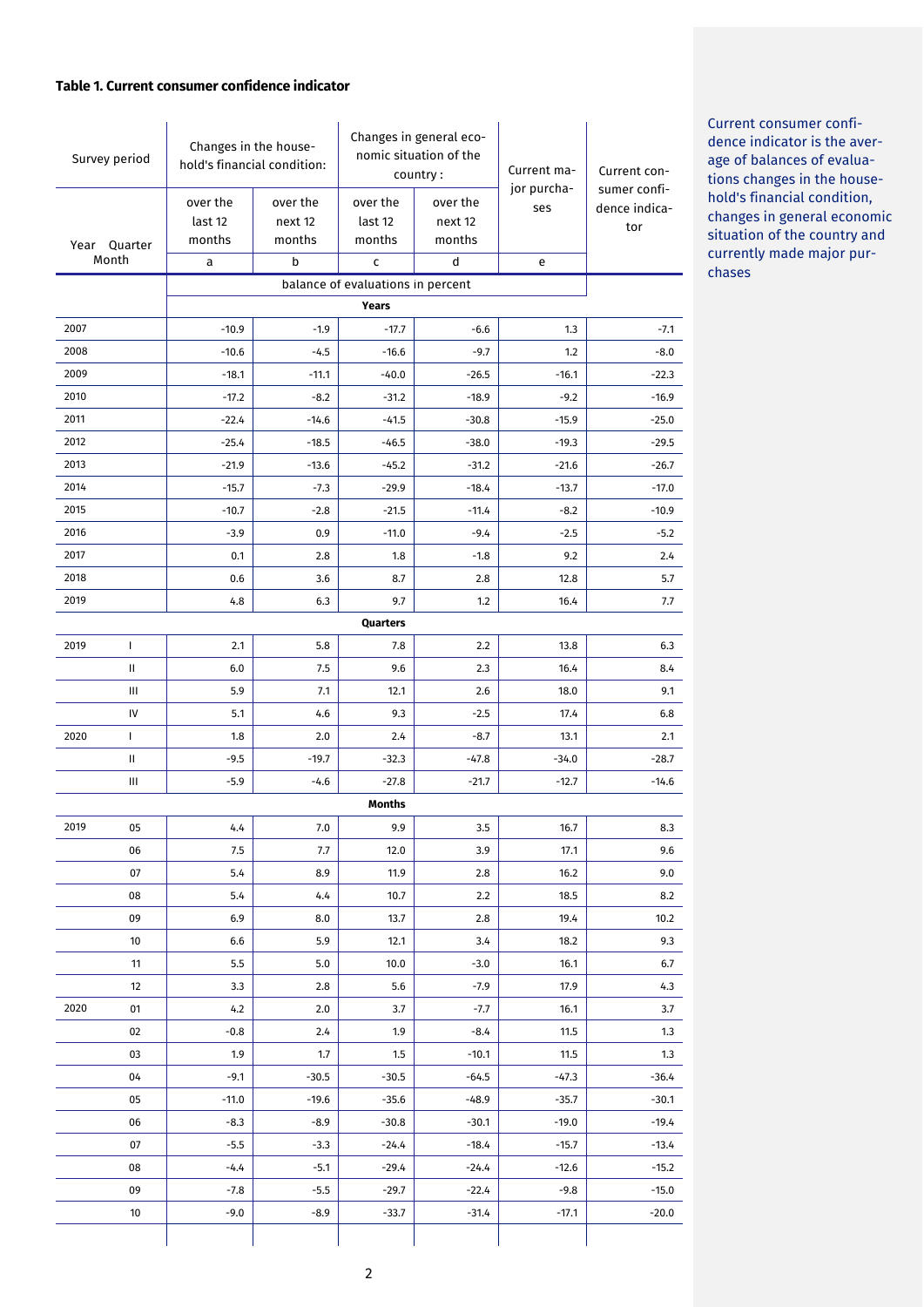

#### **Chart 1. Current consumer confidence indicator and its component values by month in 2017–2020**

**Chart 2. Current consumer confidence indicator and its component values by years**



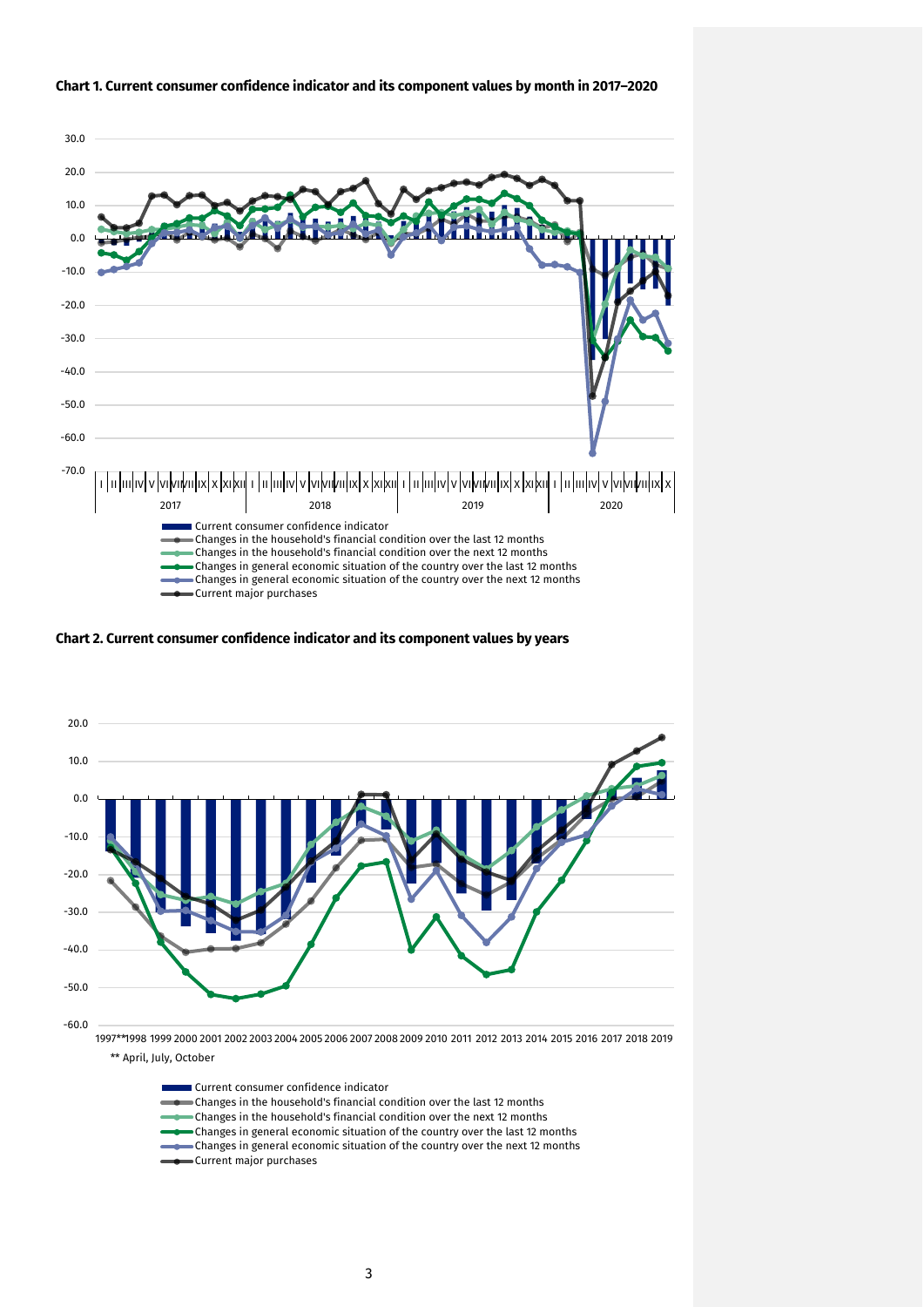### **Table 2. Leading consumer confidence indicator**

| Survey period<br>Year<br>Quarter<br>Month |              | Changes in the<br>household's fi-<br>nancial condi-<br>tion | Changes in gen-<br>eral economic<br>situation of the<br>country | Changes in unem-<br>ployment (with in-<br>verted sign) | Propensity<br>to save (in<br>future) | Leading<br>consumer<br>confidence<br>indicator |  |  |
|-------------------------------------------|--------------|-------------------------------------------------------------|-----------------------------------------------------------------|--------------------------------------------------------|--------------------------------------|------------------------------------------------|--|--|
|                                           |              | b                                                           | d                                                               | $\mathsf f$                                            | g                                    |                                                |  |  |
|                                           |              | balance of evaluations in percent<br><b>Years</b>           |                                                                 |                                                        |                                      |                                                |  |  |
| 2006                                      |              | $-6.1$                                                      | $-13.0$                                                         | $-6.3$                                                 | $-48.3$                              | $-18.5$                                        |  |  |
| 2007                                      |              | $-1.9$                                                      | $-6.6$                                                          | 17.6                                                   | $-40.7$                              | $-7.9$                                         |  |  |
| 2008                                      |              | $-4.5$                                                      | $-9.7$                                                          | 5.1                                                    | $-37.2$                              | $-11.6$                                        |  |  |
| 2009                                      |              | $-11.1$                                                     | $-26.5$                                                         | $-54.6$                                                | $-37.1$                              | $-32.5$                                        |  |  |
| 2010                                      |              | $-8.2$                                                      | $-18.9$                                                         | $-34.4$                                                | $-32.0$                              | $-23.5$                                        |  |  |
| 2011                                      |              | $-14.6$                                                     | $-30.8$                                                         | $-37.0$                                                | $-36.1$                              | $-29.8$                                        |  |  |
| 2012                                      |              | $-18.5$                                                     | $-38.0$                                                         | $-53.3$                                                | $-36.9$                              | $-36.7$                                        |  |  |
| 2013                                      |              | $-13.6$                                                     | $-31.2$                                                         | $-53.7$                                                | $-36.1$                              | $-33.7$                                        |  |  |
| 2014                                      |              | $-7.3$                                                      | $-18.4$                                                         | $-31.1$                                                | $-30.5$                              | $-21.8$                                        |  |  |
| 2015                                      |              | $-2.8$                                                      | $-11.4$                                                         | $-19.7$                                                | $-26.3$                              | $-15.1$                                        |  |  |
| 2016                                      |              | 0.9                                                         | $-9.4$                                                          | $-7.8$                                                 | $-18.0$                              | $-8.6$                                         |  |  |
| 2017                                      |              | 2.8                                                         | $-1.8$                                                          | 8.5                                                    | $-10.6$                              | $-0.3$                                         |  |  |
| 2018                                      |              | 3.6                                                         | 2.8                                                             | 12.6                                                   | $-7.5$                               | 2.9                                            |  |  |
| 2019                                      |              | 6.3                                                         | 1.2                                                             | 7.7                                                    | 0.8                                  | 4.0                                            |  |  |
|                                           |              |                                                             |                                                                 | Quarters                                               |                                      |                                                |  |  |
| 2019                                      | $\mathbf{I}$ | 5.8                                                         | 2.2                                                             | 8.2                                                    | $-2.7$                               | 3.4                                            |  |  |
|                                           | $\mathbf{H}$ | 7.5                                                         | 2.3                                                             | 11.1                                                   | 0.3                                  | 5.3                                            |  |  |
|                                           | Ш            | 7.1                                                         | 2.6                                                             | 9.6                                                    | 3.2                                  | 5.6                                            |  |  |
|                                           | IV           | 4.6                                                         | $-2.5$                                                          | 2.0                                                    | 2.5                                  | 1.7                                            |  |  |
| 2020                                      | $\mathbf{I}$ | 2.0                                                         | $-8.7$                                                          | 0.3                                                    | $-0.4$                               | $-1.7$                                         |  |  |
|                                           | $\mathbf{H}$ | $-19.7$                                                     | $-47.8$                                                         | $-68.9$                                                | $-8.8$                               | $-36.3$                                        |  |  |
|                                           | Ш            | $-4.6$                                                      | $-21.7$                                                         | $-38.5$                                                | 3.5                                  | $-15.3$                                        |  |  |
|                                           |              | <b>Months</b>                                               |                                                                 |                                                        |                                      |                                                |  |  |
| 2019                                      | 04           | 7.9                                                         | $-0.5$                                                          | 8.1                                                    | $-1.4$                               | 3.5                                            |  |  |
|                                           | 05           | 7.0                                                         | 3.5                                                             | 10.0                                                   | $-0.8$                               | 4.9                                            |  |  |
|                                           | 06           | 7.7                                                         | 3.9                                                             | 15.3                                                   | 3.1                                  | 7.5                                            |  |  |
|                                           | 07           | 8.9                                                         | 2.8                                                             | 10.3                                                   | 1.7                                  | 5.9                                            |  |  |
|                                           | 08           | 4.4                                                         | 2.2                                                             | 8.7                                                    | 0.4                                  | 3.9                                            |  |  |
|                                           | 09           | 8.0                                                         | 2.8                                                             | 9.8                                                    | 7.5                                  | 7.0                                            |  |  |
|                                           | 10           | 5.9                                                         | 3.4                                                             | 2.5                                                    | 2.6                                  | 3.6                                            |  |  |
|                                           | 11           | 5.0                                                         | $-3.0$                                                          | 2.9                                                    | 3.9                                  | 2.2                                            |  |  |
|                                           | 12           | 2.8                                                         | $-7.9$                                                          | 0.5                                                    | 1.2                                  | $-0.8$                                         |  |  |
| 2020                                      | 01           | 2.0                                                         | -7.7                                                            | 2.4                                                    | 1.1                                  | $-0.6$                                         |  |  |
|                                           | 02           | 2.4                                                         | $-8.4$                                                          | $-0.7$                                                 | $-2.0$                               | $-2.2$                                         |  |  |
|                                           | 03           | 1.7                                                         | $-10.1$                                                         | $-0.7$                                                 | $-0.2$                               | $-2.3$                                         |  |  |
|                                           | 04           | $-30.5$                                                     | $-64.5$                                                         | -77.7                                                  | $-18.3$                              | $-47.7$                                        |  |  |
|                                           | 05           | $-19.6$                                                     | $-48.9$                                                         | $-73.2$                                                | $-7.4$                               | $-37.3$                                        |  |  |
|                                           | 06           | $-8.9$                                                      | $-30.1$                                                         | $-55.8$                                                | $-0.6$                               | $-23.9$                                        |  |  |
|                                           | 07           | $-3.3$                                                      | $-18.4$                                                         | $-37.0$                                                | 4.4                                  | $-13.6$                                        |  |  |
|                                           | 08           | $-5.1$                                                      | $-24.4$                                                         | $-40.3$                                                | 4.0                                  | $-16.5$                                        |  |  |
|                                           | 09           | $-5.5$                                                      | $-22.4$                                                         | $-38.2$                                                | 2.2                                  | $-16.0$                                        |  |  |
|                                           | 10           | $-8.9$                                                      | $-31.4$                                                         | $-40.8$                                                | 4.3                                  | $-19.2$                                        |  |  |
|                                           |              |                                                             |                                                                 |                                                        |                                      |                                                |  |  |

Leading consumer confidence indicator is the average of balances of evaluations changes in the household's financial condition, general economic situation of the country, trends in the level of unemployment (with inverted sign) and saving money in the next 12 months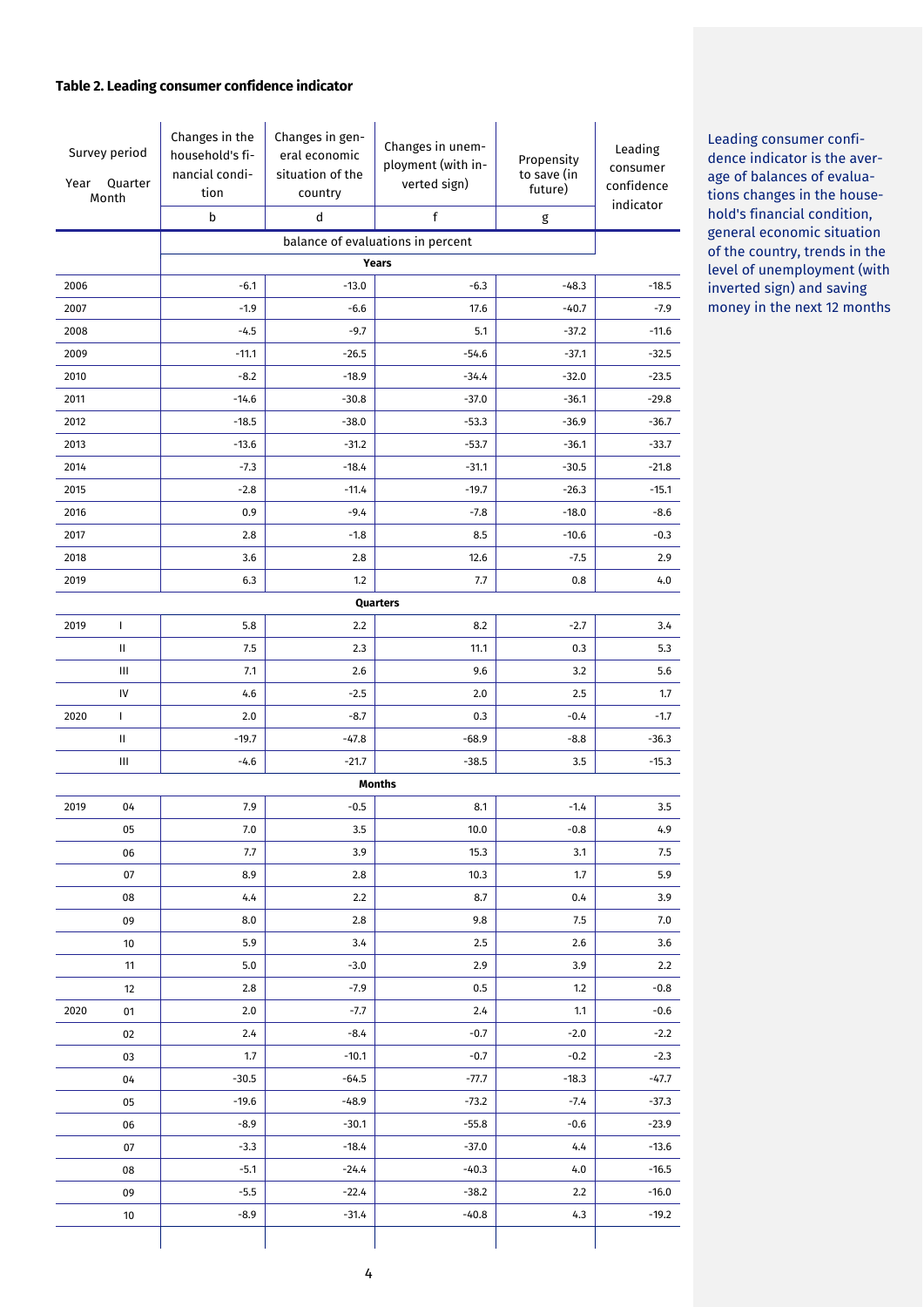

**Chart 3. Leading consumer confidence indicator and its component values by month in 2017–2020**

**Chart 4. Leading consumer confidence indicator and its component values by years**



Leading consumer confidence indicator

- Changes in the household's financial condition over the next 12 month
- Changes in general economic situation of the country over the next 12 months
- Changes in unemployment (with inverted sign)
- Propensity to save (in future)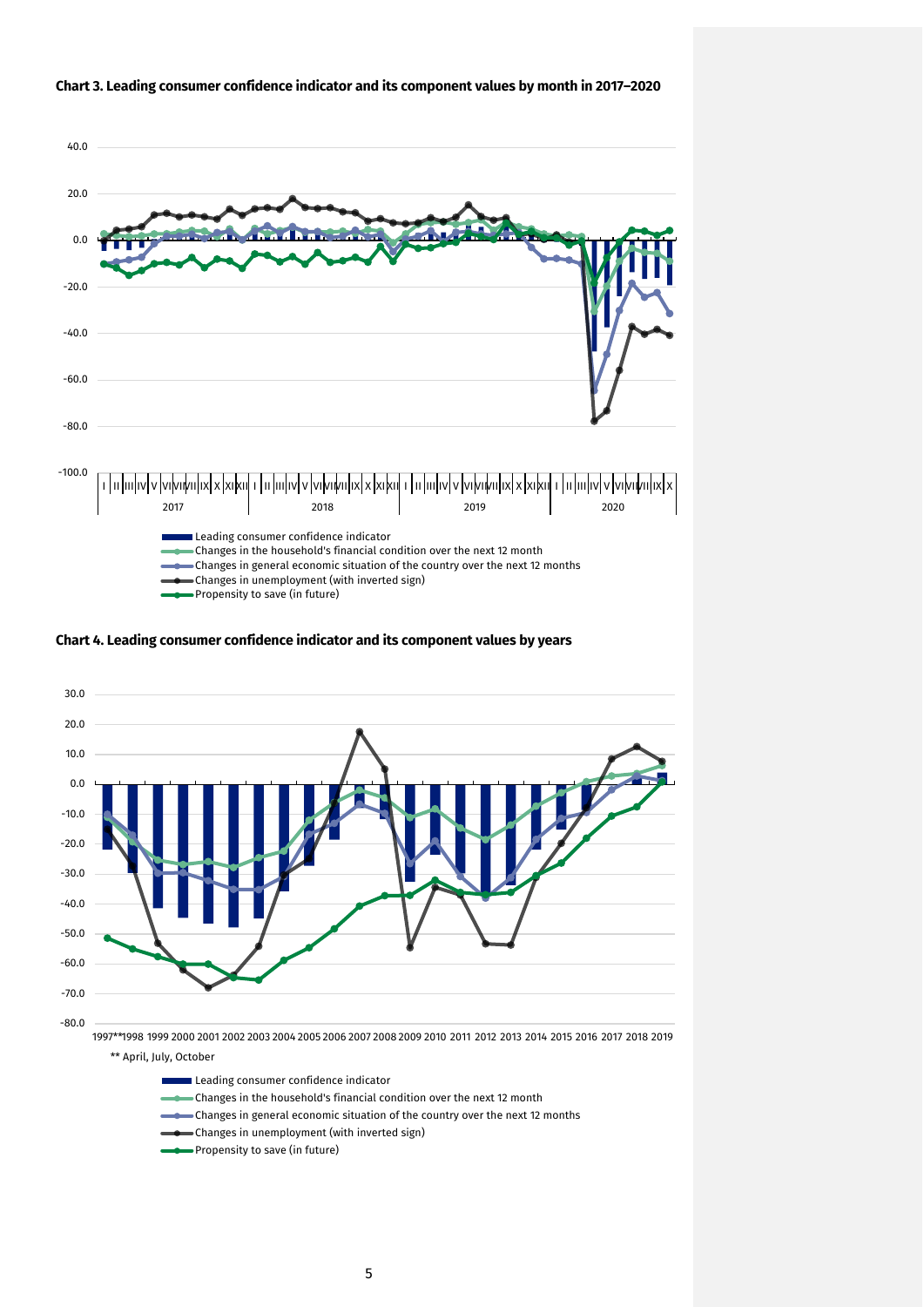# **Annex**

was 81.8%)

# **Additional questions in relation to the epidemiological situation (threat of COVID-19 coronavirus)**

**85.2 %** 

of the epidemiological situation on responses regarding the consumer tendency (in September it

**In October 2020, for 40.6% of respondents, the current epidemiological situation poses a big threat to the health of the population of Poland as a whole (increase of 15.4 percentage points compared to the previous month).**  respondents declared the impact

#### **Impact of the current epidemiological situation on responses to the consumer tendency**

From among respondents declaring the impact of the epidemiological situation on responses regarding the consumer tendency, 54.4% described it as moderate and 30.8% as significant. For 14.8% of respondents, the current situation had no impact on the answers.

**Chart 1. Impact of current epidemiological situation (COVID-19 coronavirus) on responses - response structure (%)**



30.8% of respondents declared a significant impact of the epidemiological situation on responses regarding the consumer tendency

### **Fear of losing a job or stopping running your own business due to the current epidemiological situation**

Among the employed (63.8% of respondents), 5.4% of respondents have a definite fear of losing their job or stopping their own business. For the "possible" and "rather not" options, the response rate was 20.5% and 33.7%, respectively. The percentage of working people who do not have any concerns is 37.0%. A small number of working respondents (3.4%) had no opinion.

> 5.4% of respondents expressed a definite fear of losing their job or stopping their own business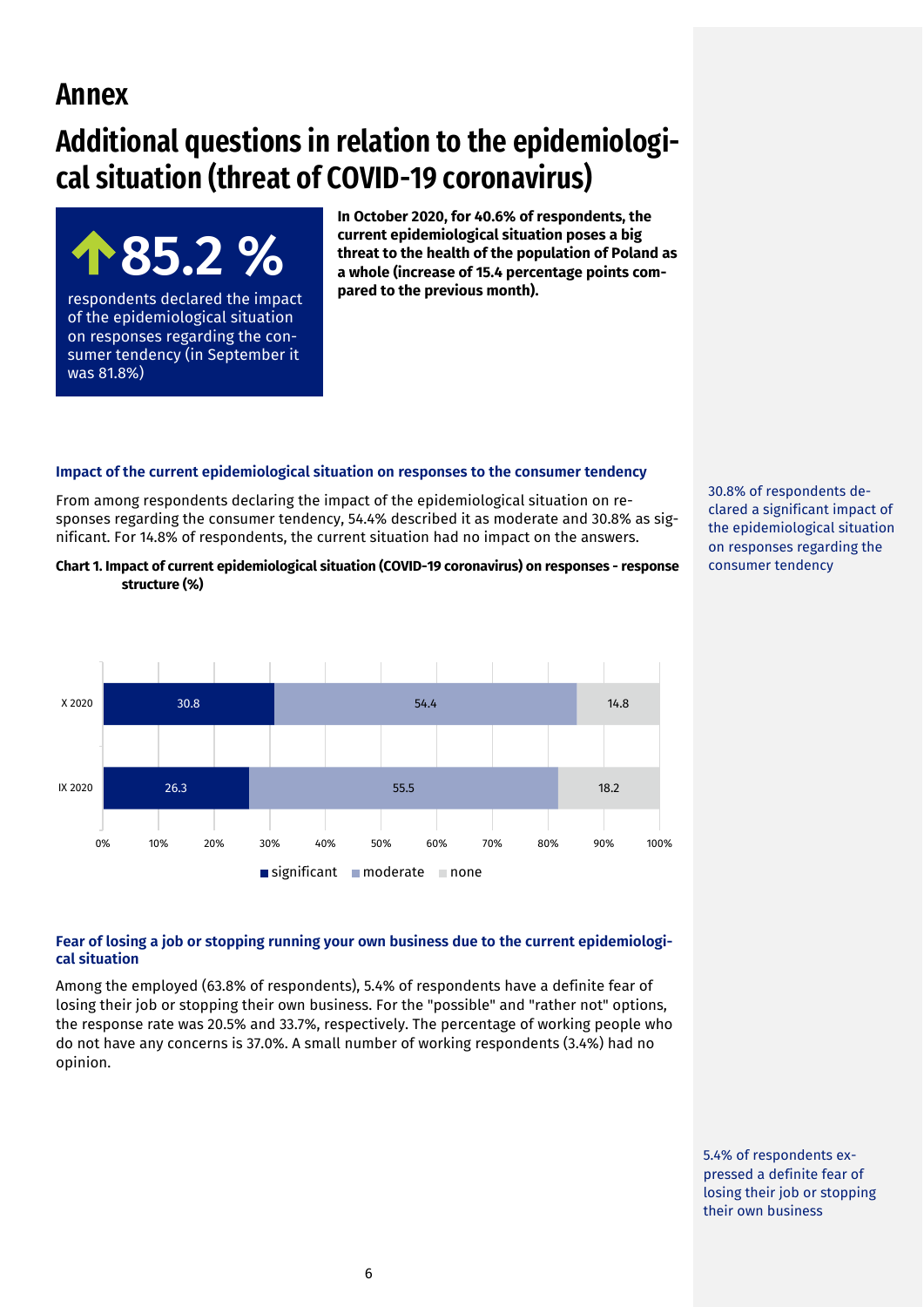

# **Chart 2. Fear of losing your job or stopping your own business due to the current epidemiological situation (COVID-19 coronavirus) - structure of responses for employees (%)**

#### **What threat is the current epidemiological situation for the health of the population of Poland as a whole**

For 40.6% of respondents, the current epidemiological situation poses a big threat to the health of the Polish population as a whole. The average threat is felt by 46.3% of respondents. A small threat is declared by 11.3%, while only 1.8% of respondents said there was no threat.





According to 40.6% of respondents, the current epidemiological situation poses a big threat to the health of the Polish population as a whole

# **What threat is the current epidemiological situation for personal health**

For 31.9% of respondents, the current epidemiological situation is a big threat to their personal health. 47.0% of respondents feel an average threat. 18.5% declare a small threat, while 2.6% of respondents said no threat.

For 31.9% of respondents, the current epidemiological situation is a big threat to their personal health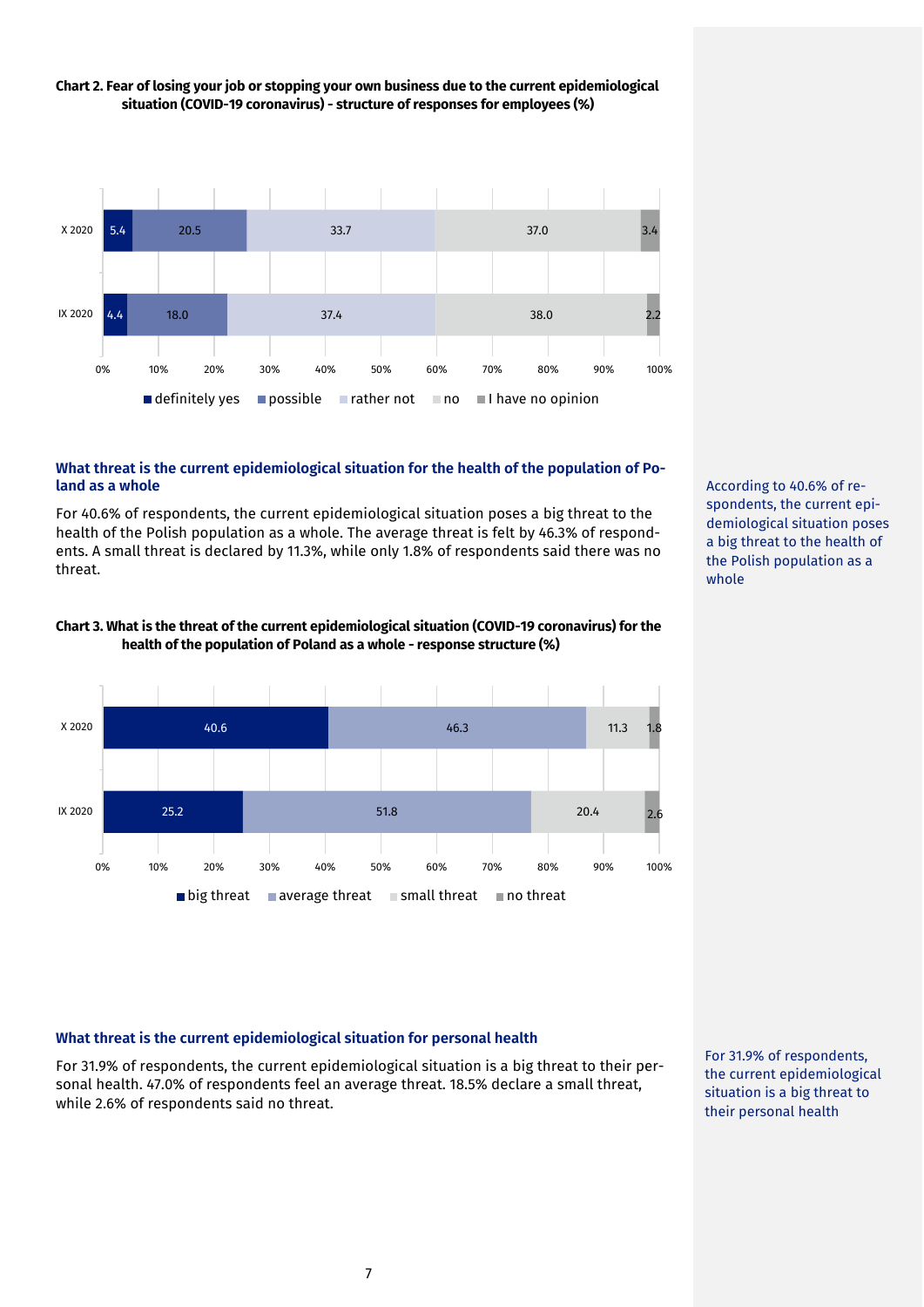

#### **Chart 4. What is the threat of the current epidemiological situation (COVID-19 coronavirus) for personal health - response structure (%)**

# **What threat is the current epidemiological situation for the economy in Poland**

According to 64.6% of respondents, the current epidemiological situation is a big threat to the economy in Poland. The average threat to the economy is felt by 30.3% of respondents. Only 4.2% declare a small threat, while barely 0.9% of respondents declare no threat.



## **Chart 5. What is the threat of the current epidemiological situation (COVID-19 coronavirus) for the economy in Poland - response structure (%)**



# **What threat is the current epidemiological situation for personal financial situation**

For 19.1% of respondents, the current epidemiological situation is a big threat to their personal financial situation. The average threat is felt by 44.3% of those who answered the questions about the consumer tendency. A small threat is declared by 26.3%, while no threat was stated by 10.3% of respondents.

For 19.1% of respondents, the current epidemiological situation is a big threat to their personal financial situation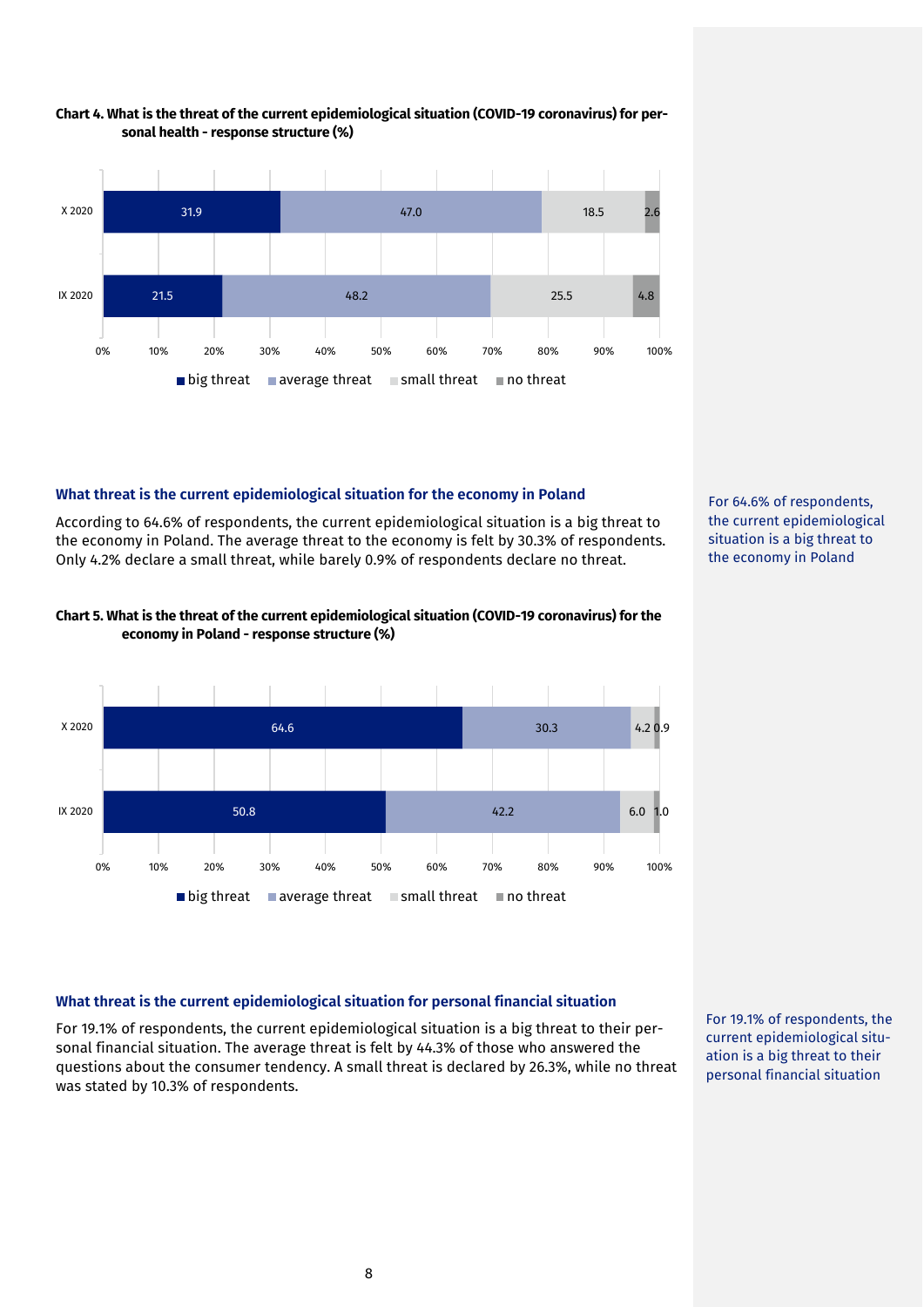

### **Chart 6. What is the threat of the current epidemiological situation (COVID-19 coronavirus) for your personal financial situation - structure of responses (%)**

#### **What threat is the current epidemiological situation for everyday life in the local community**

For 23.1% of respondents, the current epidemiological situation is a big threat to everyday life in the local community. The average threat is felt by 54.0% of those who answered the questions about the consumer tendency. 20.5% declare a small threat, while only 2.4% of respondents declare no threat.

## **Chart 7. What is the threat of the current epidemiological situation (COVID-19 coronavirus) for everyday life in your local community - response structure (%)**



For 23.1% of respondents, the current epidemiological situation is a big threat to everyday life in the local community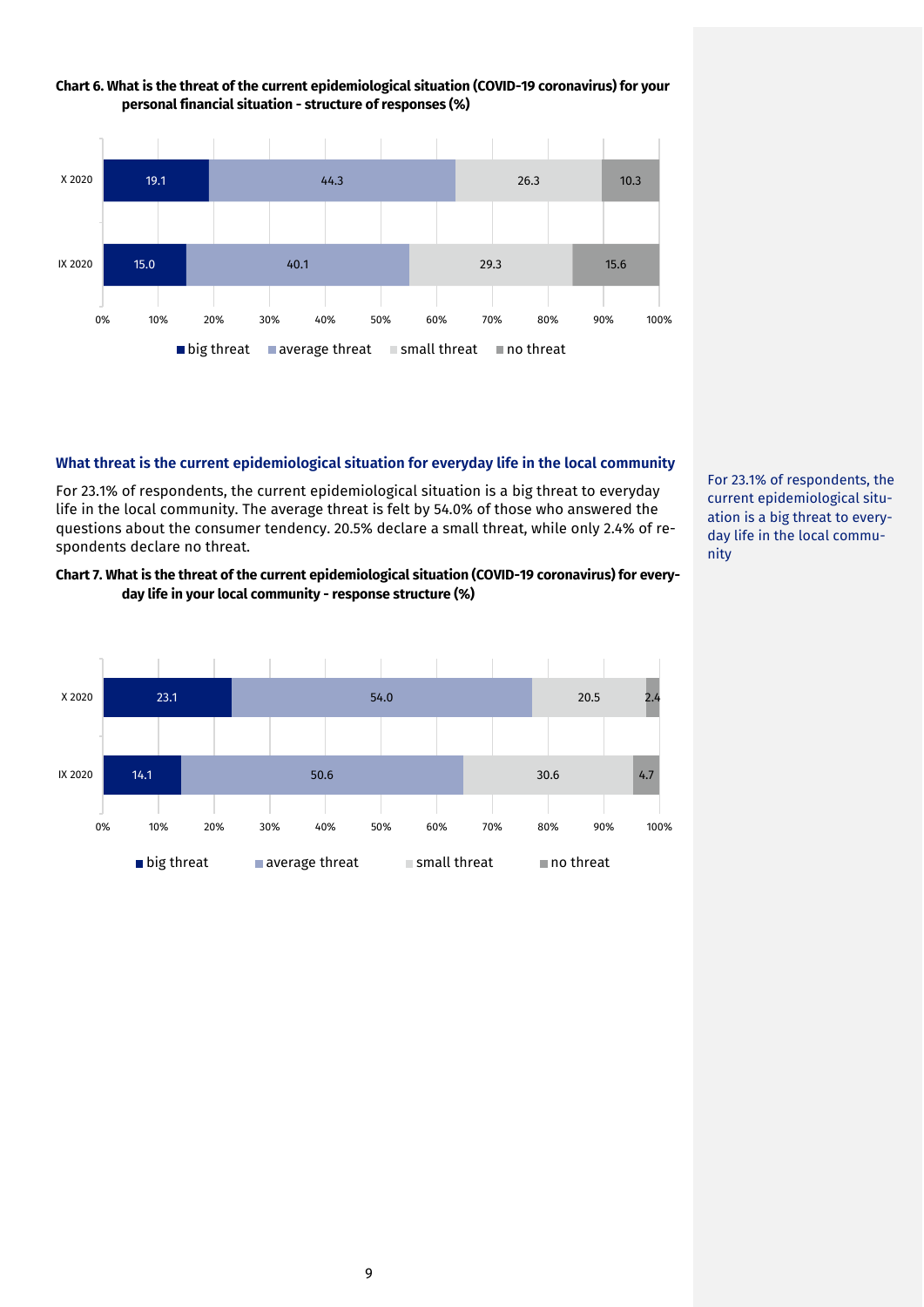### **Table 1. Additional questions (response rates) - epidemiological situation (COVID-19 coronavirus threat)**

| SPECIFICATION                                                                              |                                             | August | September | <b>October</b> |
|--------------------------------------------------------------------------------------------|---------------------------------------------|--------|-----------|----------------|
| What impact did the current epidemiologi-                                                  | significant                                 | 27.2   | 26.3      | 30.8           |
| cal situation have on your responses                                                       | moderate                                    | 56.6   | 55.5      | 54.4           |
| (COVID-19 coronavirus)?                                                                    | none                                        | 16.2   | 18.2      | 14.8           |
| In connection with the current epidemiolog-                                                | definitely yes                              | 2.7    | 2.7       | 3.4            |
| ical situation (COVID-19 coronavirus), are<br>you afraid of losing your job or stopping    | possible                                    | 10.9   | 11.0      | 13.1           |
| your own business?                                                                         | rather not                                  | 23.7   | 22.7      | 21.5           |
|                                                                                            | no                                          | 21.7   | 23.1      | 23.6           |
|                                                                                            | I have no opinion                           | 1.6    | 1.4       | 2.2            |
|                                                                                            | not applicable (for non-<br>working people) | 39.4   | 39.1      | 36.2           |
| What threat do you think is the current epi-                                               | big threat                                  | 36.1   | 25.2      | 40.6           |
| demiological situation (COVID-19 corona-<br>virus) for the health of the population of Po- | average threat                              | 49.9   | 51.8      | 46.3           |
| land as a whole?                                                                           | small threat                                | 12.9   | 20.4      | 11.3           |
|                                                                                            | no threat                                   | 1.1    | 2.6       | 1.8            |
| What threat do you think is the current epi-                                               | big threat                                  | 26.9   | 21.5      | 31.9           |
| demiological situation (COVID-19 corona-<br>virus) for your personal health?               | average threat                              | 46.1   | 48.2      | 47.0           |
|                                                                                            | small threat                                | 24.0   | 25.5      | 18.5           |
|                                                                                            | no threat                                   | 3.0    | 4.8       | 2.6            |
| What threat do you think is the current epi-                                               | big threat                                  | 54.2   | 50.8      | 64.6           |
| demiological situation (COVID-19 corona-<br>virus) for the economy in Poland?              | average threat                              | 40.1   | 42.2      | 30.3           |
|                                                                                            | small threat                                | 5.0    | 6.0       | 4.2            |
|                                                                                            | no threat                                   | 0.7    | 1.0       | 0.9            |
| What threat do you think is the current epi-                                               | big threat                                  | 16.0   | 15.0      | 19.1           |
| demiological situation (COVID-19 corona-<br>virus) for your personal financial situation?  | average threat                              | 41.2   | 40.1      | 44.3           |
|                                                                                            | small threat                                | 26.0   | 29.3      | 26.3           |
|                                                                                            | no threat                                   | 16.8   | 15.6      | 10.3           |
| What threat do you think is the current epi-                                               | big threat                                  | 17.5   | 14.1      | 23.1           |
| demiological situation (COVID-19 corona-<br>virus) for everyday life in your local commu-  | average threat                              | 56.0   | 50.6      | 54.0           |
| nity?                                                                                      | small threat                                | 23.6   | 30.6      | 20.5           |
|                                                                                            | no threat                                   | 2.9    | 4.7       | 2.4            |

In case of quoting Statistics Poland data, please provide information: "Source of data: Statistics Poland", and in case of publishing calculations made on data published by Statistics Poland, please include the following disclaimer: "Own study based on figures from Statistics Poland".